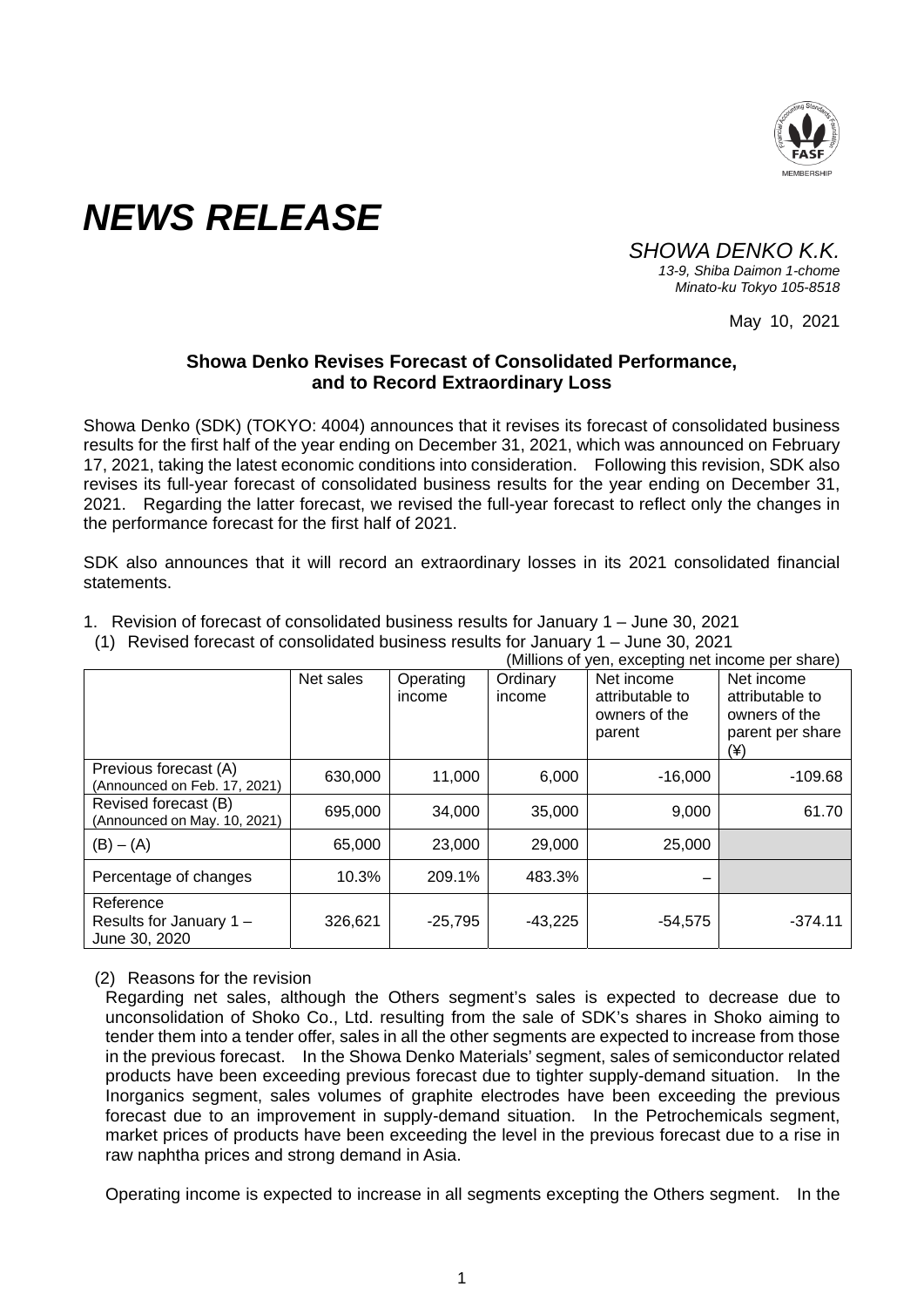Showa Denko Materials segment, operating income is expected to increase due to an increase in sales of electronic materials and circuit board materials resulting from market growth in the semiconductor industry and the data center industry. In addition, operating income from sales of mobility materials has been exceeding the previous forecast due to the recovery of production in the car industry which is stronger than expected. In the Inorganics segment, operating income has been increasing due to an increase in sales volumes of graphite electrodes which exceeds the previous forecast. In the Petrochemicals segment, operating income has been increasing because market prices of products continue exceeding the level in the previous forecast due to strong demand in Asia, a cold wave in the United States in the last winter, and a rise in raw naphtha prices.

On the basis of the situation above, we also expect improvements in ordinary income and net income attributable of owners of the parent from those in the previous forecast.

2. Revision of forecast of consolidated business results for January 1 – December 31, 2021

|                                                           | ----------------<br>(Millions of yen, excepting net income per share) |                     |                    |                                                          |                                                                           |
|-----------------------------------------------------------|-----------------------------------------------------------------------|---------------------|--------------------|----------------------------------------------------------|---------------------------------------------------------------------------|
|                                                           | Net sales                                                             | Operating<br>income | Ordinary<br>income | Net income<br>attributable to<br>owners of the<br>parent | Net income<br>attributable to<br>owners of the<br>parent per share<br>(¥) |
| Previous forecast (A)<br>(Announced on Feb. 17, 2021)     | 1,280,000                                                             | 45,000              | 35,000             | $-14,000$                                                | $-95.97$                                                                  |
| Revised forecast (B)<br>(Announced on May. 10, 2021)      | 1,345,000                                                             | 68,000              | 64,000             | 11,000                                                   | 75.40                                                                     |
| $(B) - (A)$                                               | 65,000                                                                | 23,000              | 29,000             | 25,000                                                   |                                                                           |
| Percentage of changes                                     | 5.1%                                                                  | 51.1%               | 82.9%              |                                                          |                                                                           |
| Reference<br>Results for January 1 -<br>December 31, 2020 | 973,700                                                               | $-19,449$           | $-43,971$          | $-76,304$                                                | $-523.06$                                                                 |

(1) Revised forecast of consolidated business results for January 1 – December 31, 2021

(2) Reasons for the revision

Regarding consolidated performance forecast for full-year 2021, we revised the forecast to reflect only the changes in the performance forecast for the first half of 2021.

Regarding the dividend, we do not revise our forecast that the Company will pay ¥65 per share as year-end dividend.

## 3. Recording of extraordinary losses

At Kitakata Plant, which is located in Kitakata City, Fukushima Prefecture, SDK currently manufactures aluminum specialty components. Recently, at the Plant, we found groundwater contamination by fluorine and other chemicals exceeding environmental standard, which was caused by a business operated in the past. Therefore, SDK has decided to conduct construction work to establish environmental measures as countermeasures against the groundwater contamination in order to conform to the Soil Contamination Countermeasures Act. To cover the expense for the construction work, we have decided to record an extraordinary loss of about 9 billion yen in the Company's consolidated financial statements for the first quarter of 2021. In addition, we also have decided to record an extraordinary loss of about 2.7 billion yen in the Company's consolidated financial statements for the same period, in order to reflect the special early retirement allowance incurred due to the structural reform in the Showa Denko Materials segment.